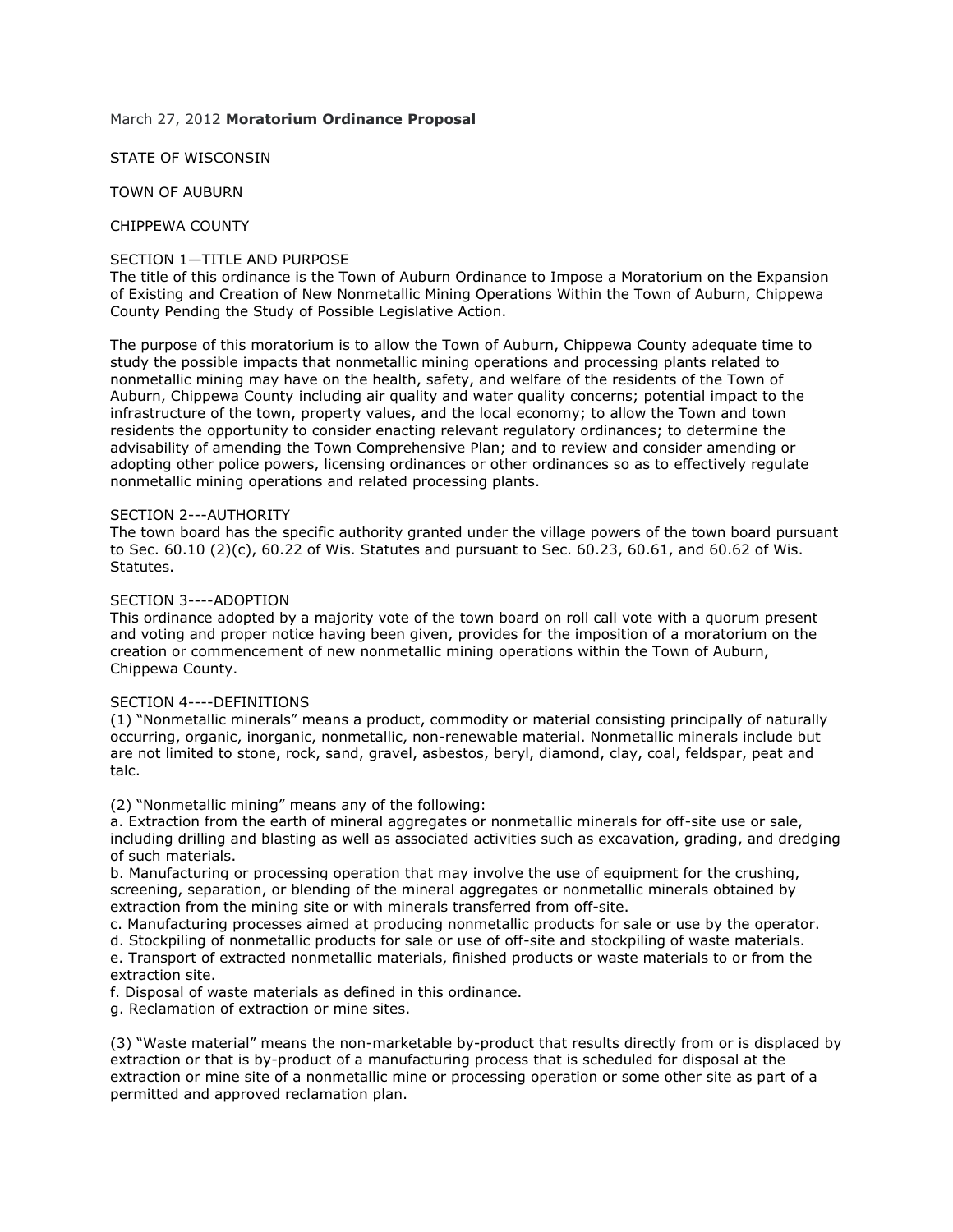(4) A "mine site" or "site" means land from which mineral aggregates or nonmetallic minerals will be extracted for sale or use by the land owner or any agent of the land owner, including all land on which is or will be located any structures, equipment, storage facilities, washing or screening facilities, private roads or haulage ways associated with nonmetallic mining operations; and all contiguous lands to the nonmetallic operation under common ownership or control of the owner or his/her agent.

(5) Being "engaged" in the mining process means that mining equipment is on site and is currently in use by its operators for the purpose of nonmetallic mining.

### SECTION 5---MORATORIUM IMPOSED

The Town Board of the Town of Auburn, Chippewa County hereby prohibits the commencement of any nonmetallic mining operation or related processing plant operation after the date of the adoption and publication of this Ordinance for the duration of this moratorium. For purposes of this Ordinance, the terms "commencement" and "commenced" shall refer to the presence and actual prior operation of heavy equipment engaged in the nonmetallic mining process under applicable county and state permits and approved reclamation plan(s) granted and issued prior to the effective date of this ordinance, including excavating, grading, site clearance, and similar substantial and material heavy equipment operation. Further, there is hereby established a temporary stay on the acceptance, review, and approval by Town officials, staff, consultants of any applications for any permits for Heavy Vehicle Operators under Chapter 45 of the Town's Code of Ordinances which relate to nonmetallic mining operations which were not commenced prior to the effective date of this Ordinance for the duration of this moratorium.

### SECTION 6---DURATION OF MORATORIUM

This Ordinance shall be effective for the period of not longer than nine (9) months following the date of adoption of this ordinance by the town board.

### SECTION 7---ACTION AND STUDY DURING MORATORIUM

During the moratorium imposed by this ordinance the Town Plan Commission shall study and analyze the impact of nonmetallic mining and shall make its final recommendations to the Town Board by no later than October 1, 2012.

The Plan Commission shall be charged with researching the issues associated with nonmetallic mining operations and making recommendations to the Town Board regarding regulatory and police powers necessary to responsibly manage new, existing or proposed nonmetallic mining operations. Issues under consideration by the Plan Commission shall include but are not limited to possible regulatory structures including licensing and blasting ordinances, and developer's agreements; health concerns; environmental impacts; impacts on town infrastructure; impacts on the local economy and financial considerations for the town. The Plan Commission shall make reports to the Town Board as directed by the Town Board.

### SECTION 8---SEVERABILITY CLAUSE

If any provision of this Ordinance or its application to any person or circumstance is held invalid, the invalidity does not affect other provisions or applications of this Ordinance that can be given effect without the invalid provision or application, and to this end the provisions of this Ordinance are severable.

#### SECTION 9---PENALTY PROVISION

Any person, partnership, corporation, or other legal entity that fails to comply with the provisions of this Ordinance shall, upon conviction, pay a forfeiture of not less than \$1,000.00 plus the applicable surcharges, assessments, and costs for each violation. Each day a violation exists or continues constitutes a separate offense under this ordinance. In addition, the Town Board may seek injunctive relief from a court of record to enjoin further violations.

## SECTION 10----APPLICABILITY

This moratorium ordinance shall not apply to those nonmetallic mining operations or processing plants that are operating pursuant to the terms of a developer's agreement duly approved by the Town of Auburn during the duration hereof, if any.